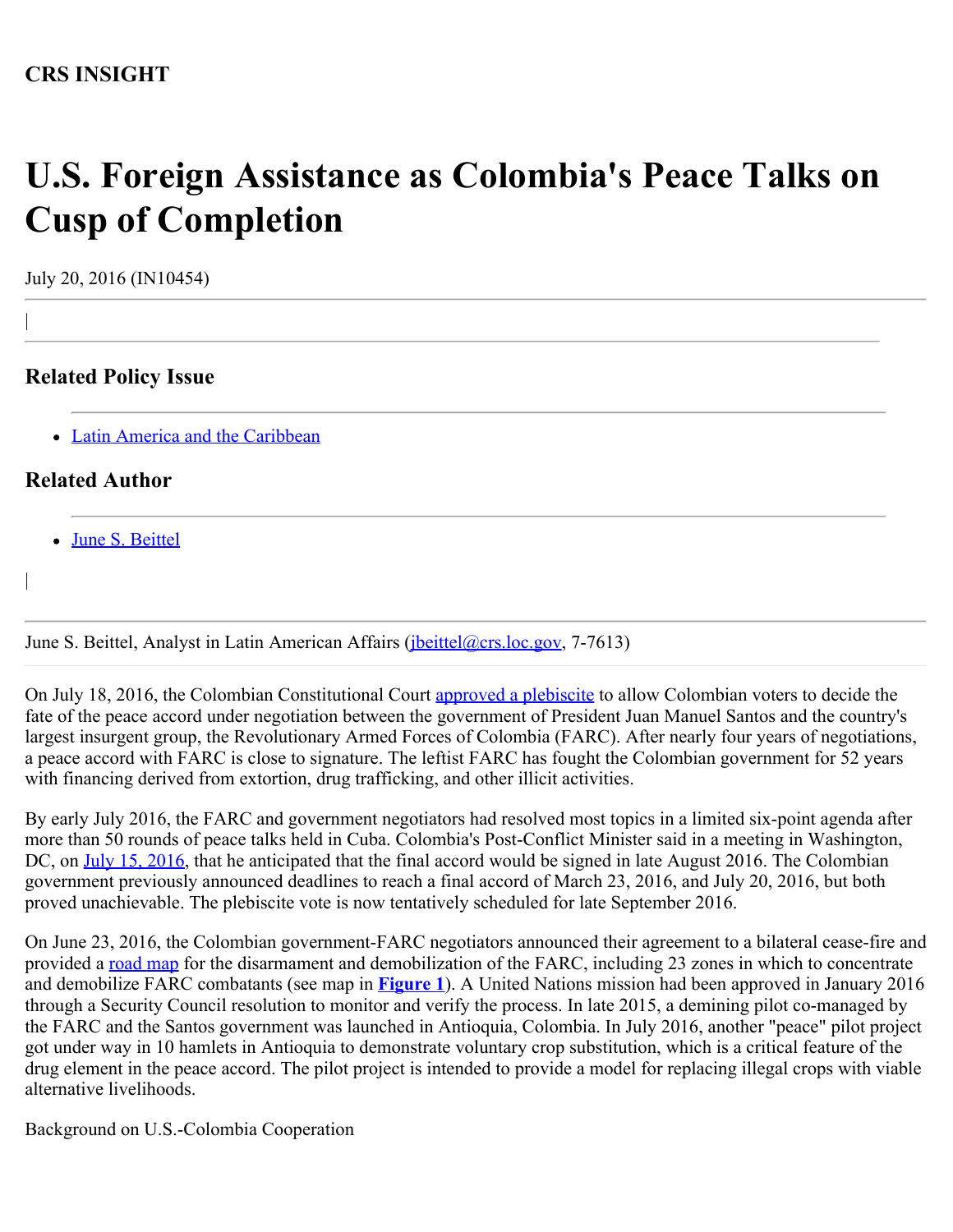Colombia is a key U.S. ally in Latin America. In 1997, the U.S. government listed the FARC as a foreign terrorist organization. Since 2000, Plan Colombia, a [bilateral cooperation program](http://bogota.usembassy.gov/plancolombia.html) aimed at improving Colombia's security and strengthening its democratic development, has achieved significant progress in curbing illegal drugs and combating violent insurgents that threatened to overwhelm the Colombian government. Advocates credit Plan Colombia with decreasing violence and terrorism and stabilizing the Colombian economy, whereas critics contend the initiative was over-militarized and compromised [human rights.](http://www.lawg.org/storage/documents/Mexico/lawgef%20cautionary%20tale%20f.pdf) With assistance from the U.S. Departments of State and Defense under Plan Colombia and its successors, Colombian security forces have made headway in [weakening the FARC](http://www.washingtonpost.com/sf/investigative/2013/12/21/covert-action-in-colombia/). President Santos launched peace talks during his first term (2010-2014) and was reelected on a peace platform in 2014.

In early February 2016, President Obama and President Santos met at the White House to celebrate the 15-year anniversary of Plan Colombia. The Colombian-written initiative received the endorsement of three U.S. presidential administrations, representing both political parties, and garnered nearly \$10 billion in support from the U.S. Congress between FY2000 and FY2016. Plan Colombia benefited from strategic U.S. backing, although the program was largely funded through Colombian security budgets.

In addition to celebrating Plan Colombia's gains, President Obama proposed a new "post-peace accord" approach to U.S.-Colombian cooperation, a program called Peace Colombia (sometimes referred to in Spanish as *Paz Colombia*). The total proposed effort includes \$450 million of support, \$391 million of which the Obama Administration requested in its [FY2017 congressional budget request](http://www.state.gov/s/d/rm/rls/statecbj/) for foreign operations.

## U.S. Support for Colombia's Peace Efforts

According to President Obama's February 2016 [announcement](https://www.whitehouse.gov/the-press-office/2016/02/04/fact-sheet-peace-colombia-new-era-partnership-between-united-states-and) about the Peace Colombia initiative, his proposed broadening of U.S.-Colombian security cooperation has three parts:

- **Ongoing Support for the Peace Process**: In February 2015, President Obama appointed Bernard Aronson as U.S. Special Envoy to the Colombian Peace Process. Many Colombians perceived this appointment as an unprecedented endorsement of the government-FARC peace talks by the U.S. government, and the appointment was lauded by both the Santos Administration and the FARC.
- **Peace Colombia**: The new bilateral cooperation framework builds on the current effort and is a multiyear initiative that, with Congress's support, the Obama Administration maintains will allow Colombia to "win the peace" if a peace accord is signed and endorsed by the Colombian people. It has three "pillars," according to the White House:
- 1. Expand and consolidate gains in security and counternarcotics while reintegrating the FARC into Colombian society;
- 2. Build stronger state presence in rural areas, especially conflict areas, by increasing the presence of institutions that will reinforce the rule of law and strengthen local economies; and
- 3. Promote justice and other essential services for conflict victims.

Funding for Peace Colombia is proposed in President Obama's FY2017 bilateral foreign assistance request totaling \$391 million, including funds for humanitarian efforts to aid vulnerable populations, and Department of Defense counternarcotics assistance (expected to total \$44 million). If all elements are enacted, the overall effort will total \$450 million.

**Global Demining Initiative for Colombia**: The President proposed an international demining effort in coordination with funders such as Norway, Chile, the European Union, and others. U.S. assistance proposed for the initiative totals \$33 million, comprised of reprogramed and new funding in the bilateral Nonproliferation, Antiterrorism, Demining and Related Programs, Conventional Weapons Destruction (NADR-CWD) account.

### Congressional Action

In recent years, the Obama Administration and Congress have [encouraged](http://www.state.gov/secretary/remarks/2016/06/259007.htm) the Colombian peace process. Both the House and Senate introduced bipartisan resolutions in favor of the peace talks; the Senate resolution, [S.Res. 368](http://www.congress.gov/cgi-lis/bdquery/z?d114:S.Res.368:), passed by unanimous consent on April 27, 2016. In response to the Obama Administration's request for aid in the evolving post-peace accord environment in Colombia, the Senate bill would match the Obama Administration's FY2017 request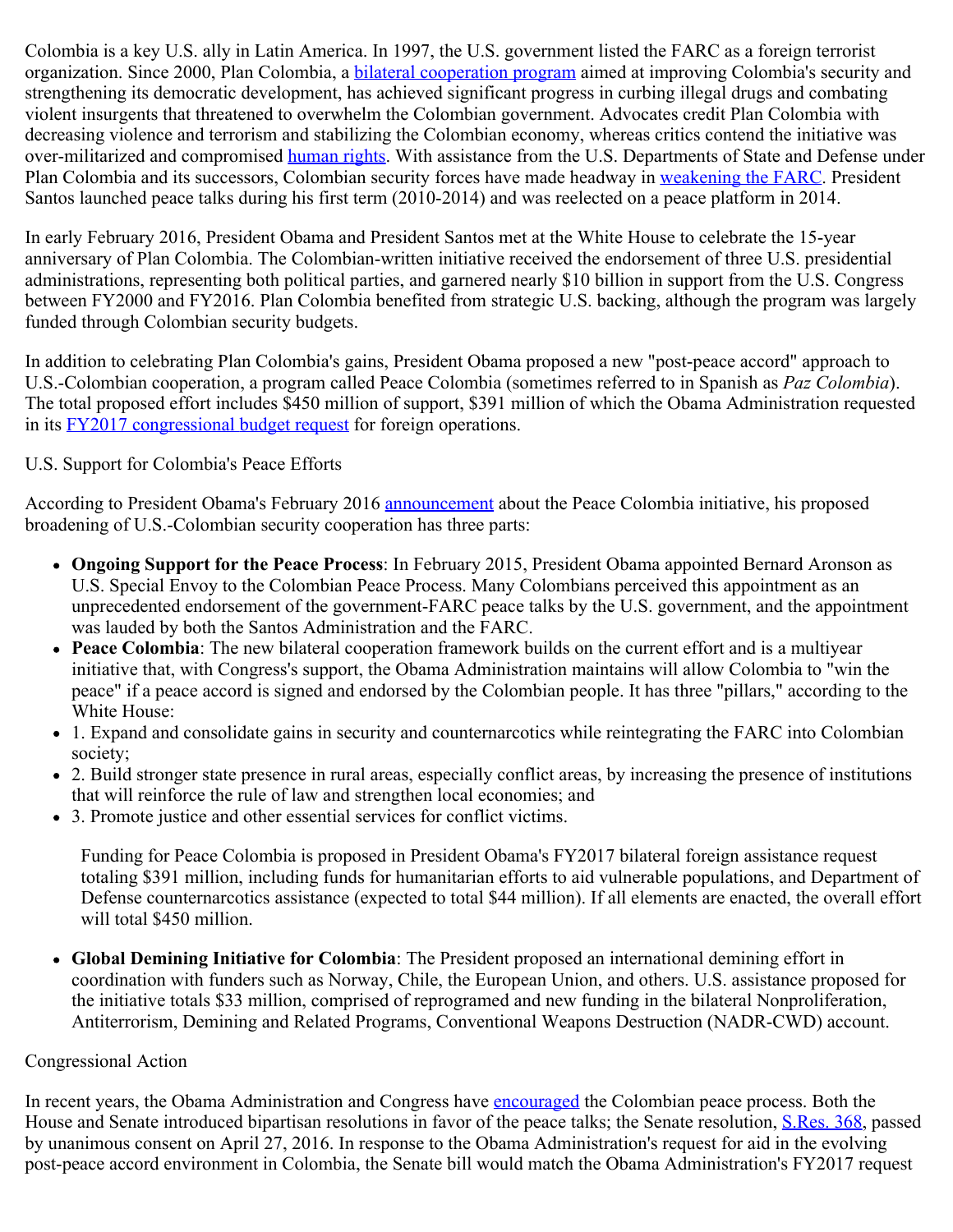and the House would provide substantially more, but under the condition that a peace accord is signed. The Senate bill, [S. 3117](http://www.congress.gov/cgi-lis/bdquery/z?d114:S.3117:), includes a total of \$391.3 million, while the House bill, [H.R. 5912,](http://www.congress.gov/cgi-lis/bdquery/z?d114:H.R.5912:) includes \$300 million, with an additional \$191 million if a peace accord is signed and the Secretary of State certifies that it is in the national interest of the United States.

Figure 1. Map of Colombia with FARC Concentration Zones as Announced in June 2016

(department [state] name in capital letters followed by zones and encampments)



### **Source:** El Espectador, at

[http://www.elespectador.com/noticias/paz/estas-son-23](http://www.elespectador.com/noticias/paz/estas-son-23-zonas-de-concentracion-donde-estaran-farc-articulo-639658) [zonas-de-concentracion-donde-estaran-farc-articulo-639658](http://www.elespectador.com/noticias/paz/estas-son-23-zonas-de-concentracion-donde-estaran-farc-articulo-639658).

**Notes:** The concentration zones (*zonas de concentración*) and encampments (*campamentos*) shown in the map were announced along with the bilateral cease-fire between the Colombian government and FARC on June 23, 2016. The